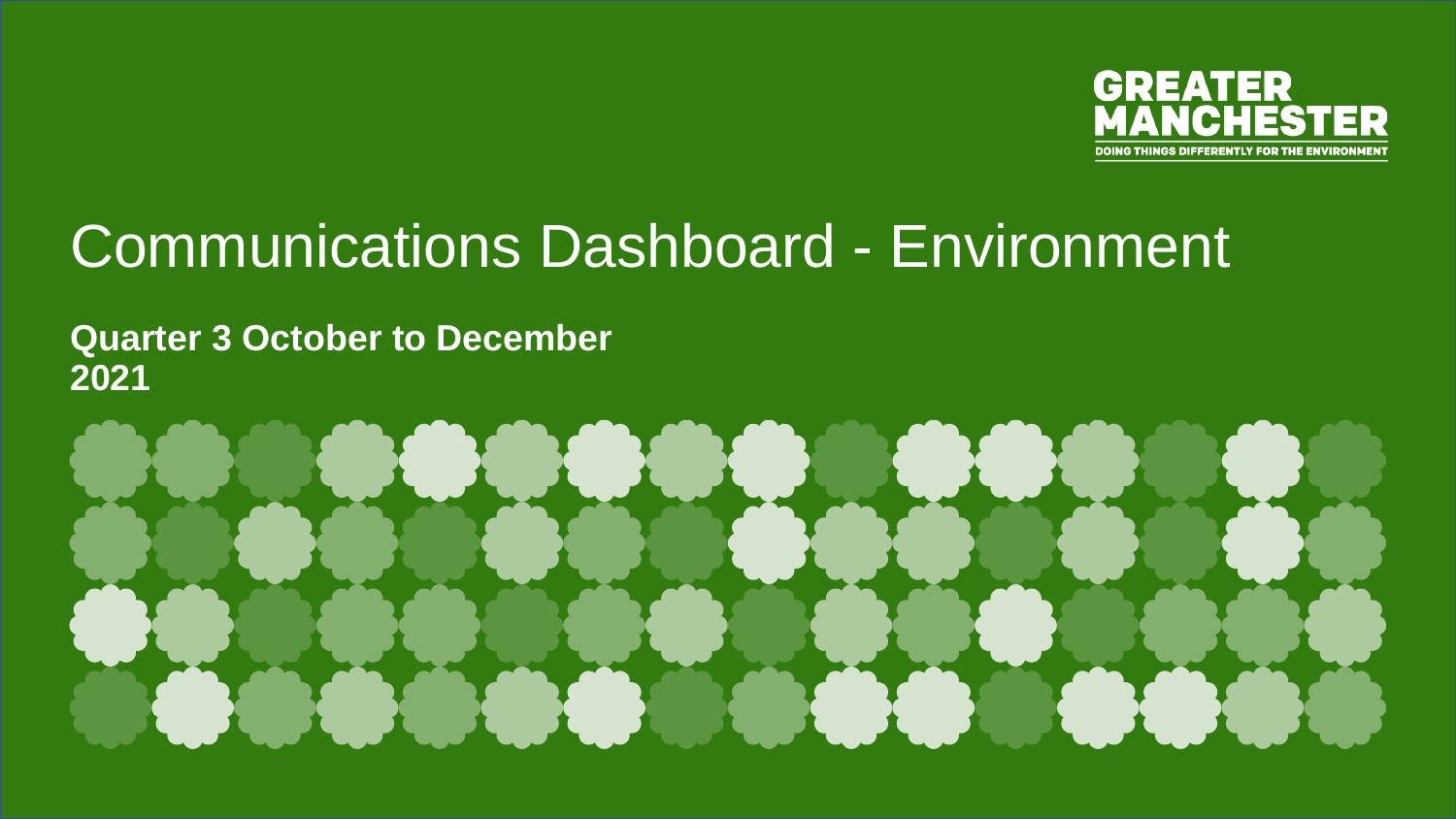# Activity Summary



3 events held; COP Battle bus 8th Oct RHS Bridgewater Green Summit 18th Oct Lowry, Salford NW Green Zone for COP26 9th Nov Mayfield depot, **Manchester** 



- **21 IGNITION events**
- 3 RHS Hackathons at University of Salford to 110 delegates
- 15 UKGBC virtual events to 3,700
- 3 BITC events focused on driving climate action

Collaboration with NW local authorities and partners to coordinate COP activity

26 COP case studies

**COP26 1-12th** Greater Manchester delegation attended COP26 in Glasgow led by GM Mayor

International Mayors Panel at COP26, Glasgow

4 press releases issued to media by **GMCA** 3 press releases issued by partners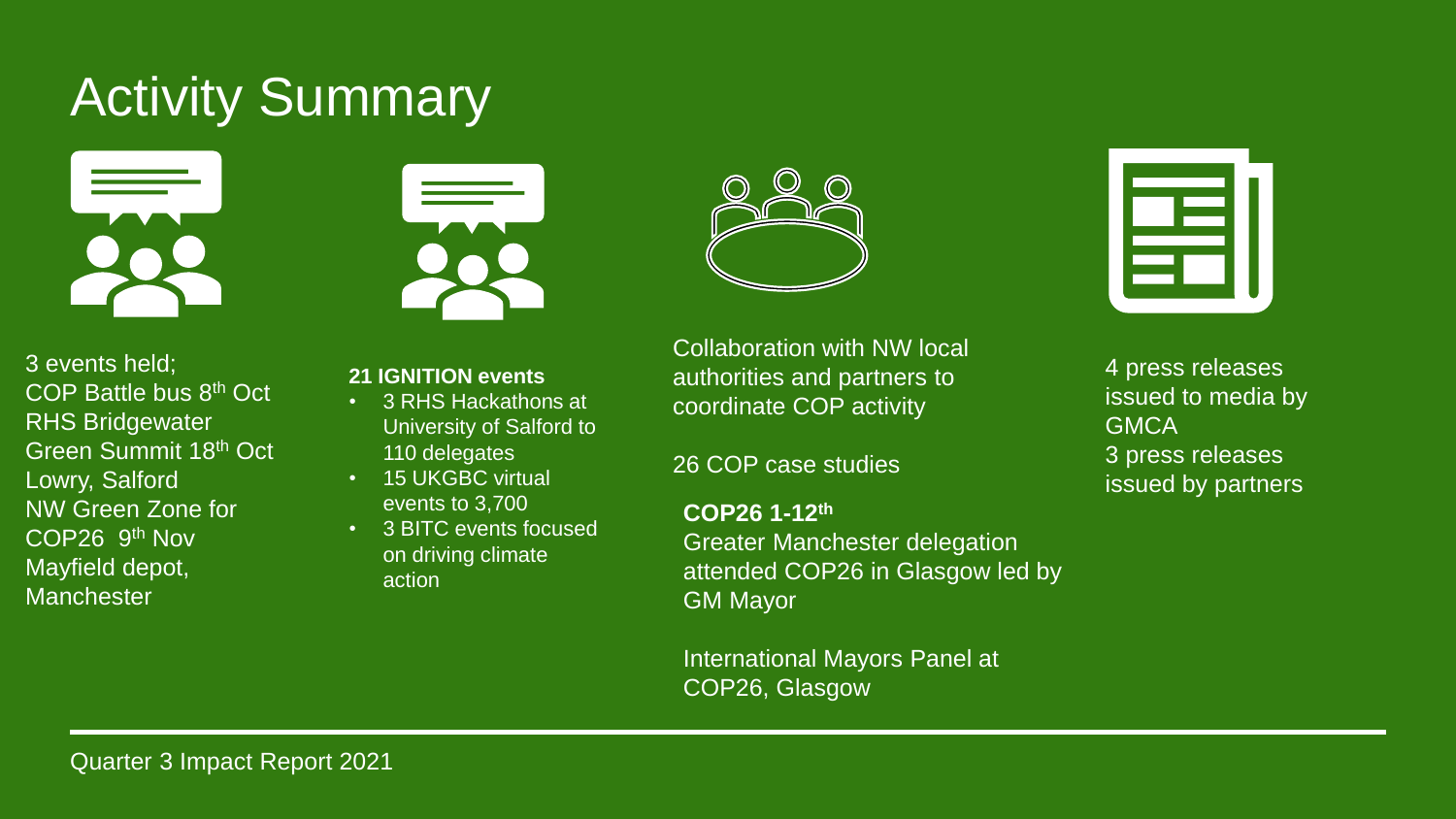# COP Impact Summary

**COP26 North West Events Greater Manchester** 

**POWER TO THE PEOPLE: ENABLING A SMART** 



**Escape to Freight Island Mayfield Depot** Tuesday 9 November 2021



### **NW Green Zone event**

Attended by over 500 delegates

5 short films recorded featuring: GM Mayor, Andy Burnham Liverpool Metro Mayor Steve Rotheram, Helen Boyle – Regional Development Manager, Cadent Gas. Stephen Goldspink – Head of Business Development, Siemens. Steve Connor – environmental campaigner, GM LEP board member.



### **Greener Greater Manchester campaign**

Reach of over **2 million** via the website, social media channels and media coverage

Media partnership with Edie.net generated opportunity to see over over **1.65 million**

### **11th Nov GM focussed Mayoral event in Glasgow**

included GM Mayor, M4 Mayors and other international Mayors aligned to GM ambitions and values. A short film was created.

Department for **Business, Energy** & Industrial Strategy

Through BEIS funding, and collaboration with partners from the NW, case studies were created and shared via Carbon Copy website 26 focussed on GM projects.

#### Examples include:

**Trafford Low Carbon Energy Park** short film about details of the world-first cryobattery and plans for green hydrogen production. [\(Twitter](https://protect-eu.mimecast.com/s/xODACX6yYsBnXXKHDaJj-?domain=twitter.com) and [LinkedIn](https://protect-eu.mimecast.com/s/51XmCY6zVsk3LLlIVyUBd?domain=linkedin.com)).

#### **Bee Network**

A video was produced capturing Greater Manchester Transport Commissioner Chris Boardman's thoughts on carbon neutral public transport. It can be viewed and shared via [Twitter](https://protect-eu.mimecast.com/s/qKyzCZ4AZcPM55gSxhnwx?domain=twitter.com) and [LinkedIn.](https://protect-eu.mimecast.com/s/pFlDC1j0VcnpMMGU10wKK?domain=linkedin.com)